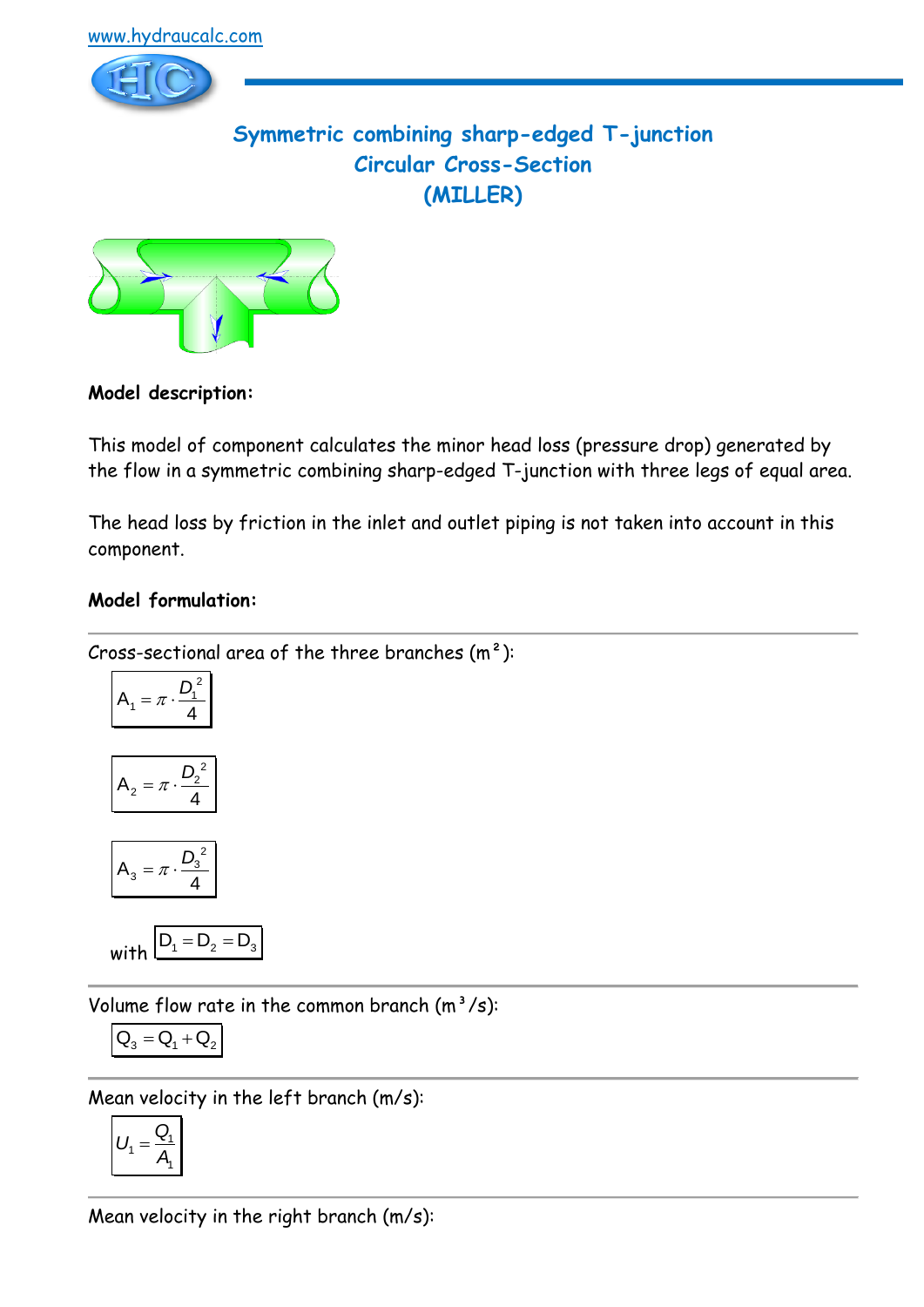$$
U_2 = \frac{Q_2}{A_2}
$$

Mean velocity in the common branch (m/s):

$$
U_3 = \frac{Q_3}{A_3}
$$

Mass flow rate in the left branch (kg/s):

$$
G_{\!\scriptscriptstyle 1} = Q_{\!\scriptscriptstyle 1} \cdot \rho
$$

Mass flow rate in the right branch (kg/s):

$$
G_2 = Q_2 \cdot \rho
$$

Mass flow rate in the common branch (kg/s):

$$
G_{_{\!3}}=Q_{_{\!3}}\cdot\rho
$$

Reynolds number in the left branch:

$$
Re_1 = \frac{U_1 \cdot D_1}{V}
$$

Reynolds number in the right branch:

$$
Re_2 = \frac{U_2 \cdot D_2}{v}
$$

Reynolds number in the common branch:

$$
\mathsf{Re}_3 = \frac{U_3 \cdot D_3}{v}
$$

Pressure loss coefficient of the left branch (based on mean velocity in the common branch):

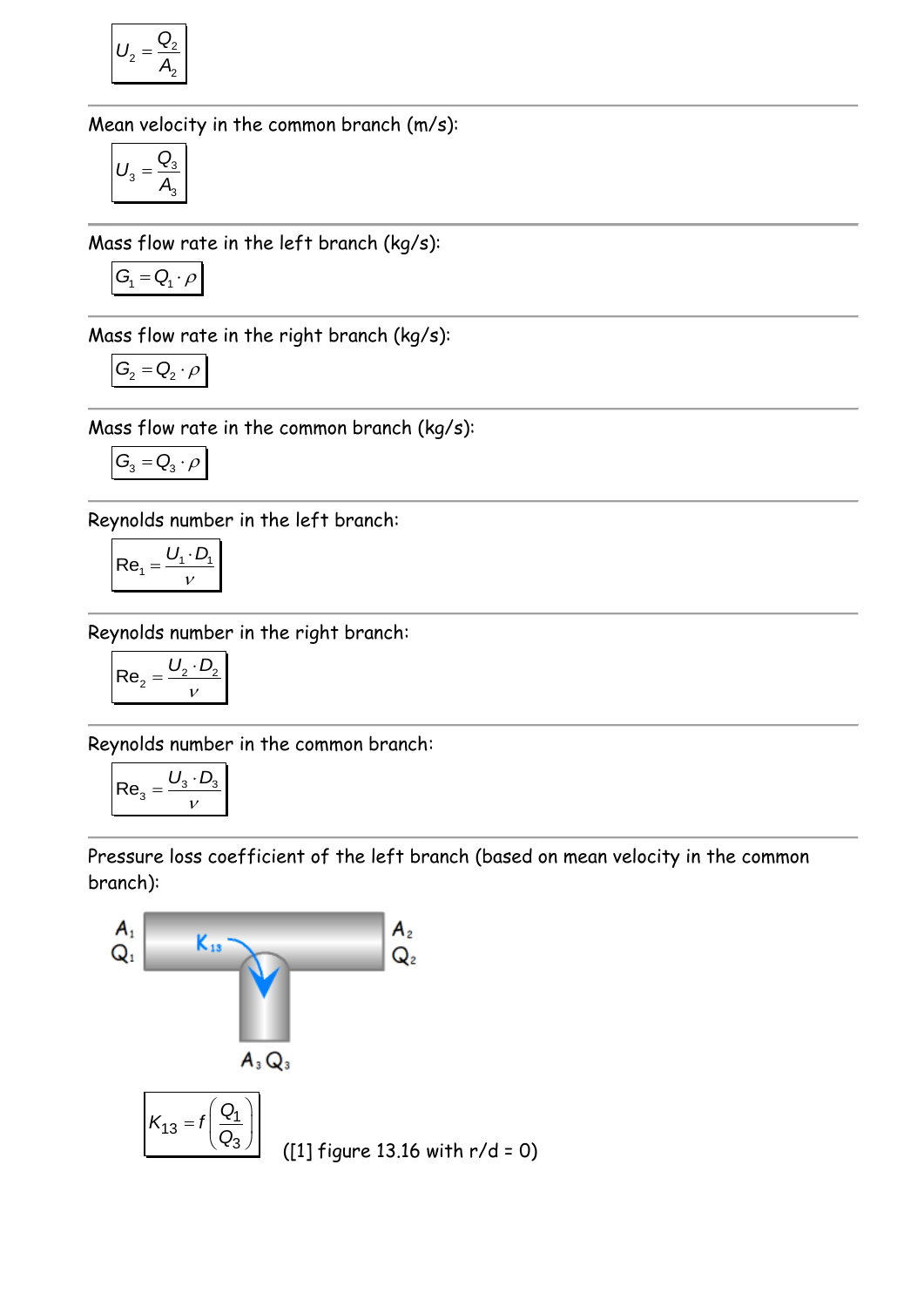

Pressure loss coefficient of the right branch (based on mean velocity in the common branch):

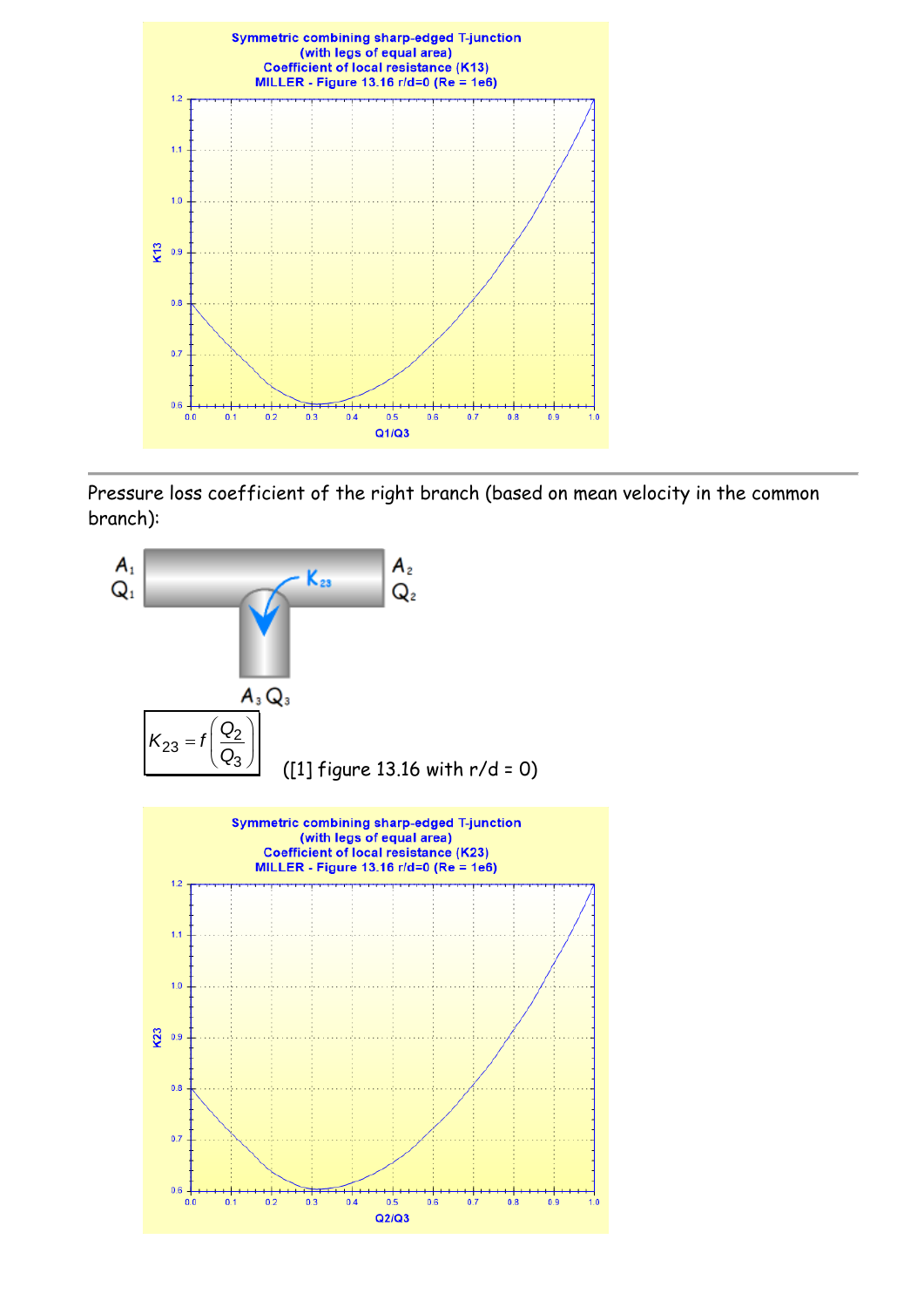Pressure loss in the left branch (Pa):

$$
\Delta P_{13} = K_{13} \cdot \frac{\rho \cdot U_3^2}{2}
$$

([1] equation 13.1)

Pressure loss in the right branch (Pa):

$$
\Delta P_{23} = K_{23} \cdot \frac{\rho \cdot U_3^2}{2}
$$

([1] equation 13.2)

Head loss of fluid in the left branch (m):

$$
\Delta H_{13} = K_{13} \cdot \frac{U_3^2}{2 \cdot g}
$$

Head loss of fluid in the right branch (m):

$$
\Delta H_{23} = K_{23} \cdot \frac{U_3^2}{2 \cdot g}
$$

Hydraulic power loss in the left branch (W):

$$
\textit{Wh}_{13} = \Delta P_{13} \cdot Q_{1}
$$

Hydraulic power loss in the right branch (W):

 $Wh_{23} = \Delta P_{23} \cdot Q_2$ 

#### **Symbols, Definitions, SI Units:**

| $D_1$           | Diameter of the left branch (m)                  |
|-----------------|--------------------------------------------------|
| D <sub>2</sub>  | Diameter of the right branch (m)                 |
| $D_3$           | Diameter of the common branch (m)                |
| A <sub>1</sub>  | Cross-sectional area of the left branch $(m2)$   |
| A <sub>2</sub>  | Cross-sectional area of the right branch $(m^2)$ |
| $A_3$           | Cross-sectional area of the common branch $(m2)$ |
| $Q_1$           | Volume flow rate in the left branch $(m^3/s)$    |
| $U_1$           | Mean velocity in the left branch (m/s)           |
| Q <sub>2</sub>  | Volume flow rate in the right branch $(m^3/s)$   |
| $U_2$           | Mean velocity in the right branch (m/s)          |
| $Q_3$           | Volume flow rate in the common branch $(m^3/s)$  |
| $U_3$           | Mean velocity in the common branch $(m/s)$       |
| $\mathcal{G}_1$ | Mass flow rate in the left branch ( $kg/s$ )     |
| G2              | Mass flow rate in the right branch ( $kg/s$ )    |
| Gз              | Mass flow rate in the common branch ( $kg/s$ )   |
| Re1             | Reynolds number in the left branch ()            |
| Rez             | Reynolds number in the right branch ()           |
| Re <sub>3</sub> | Reynolds number in the common branch ()          |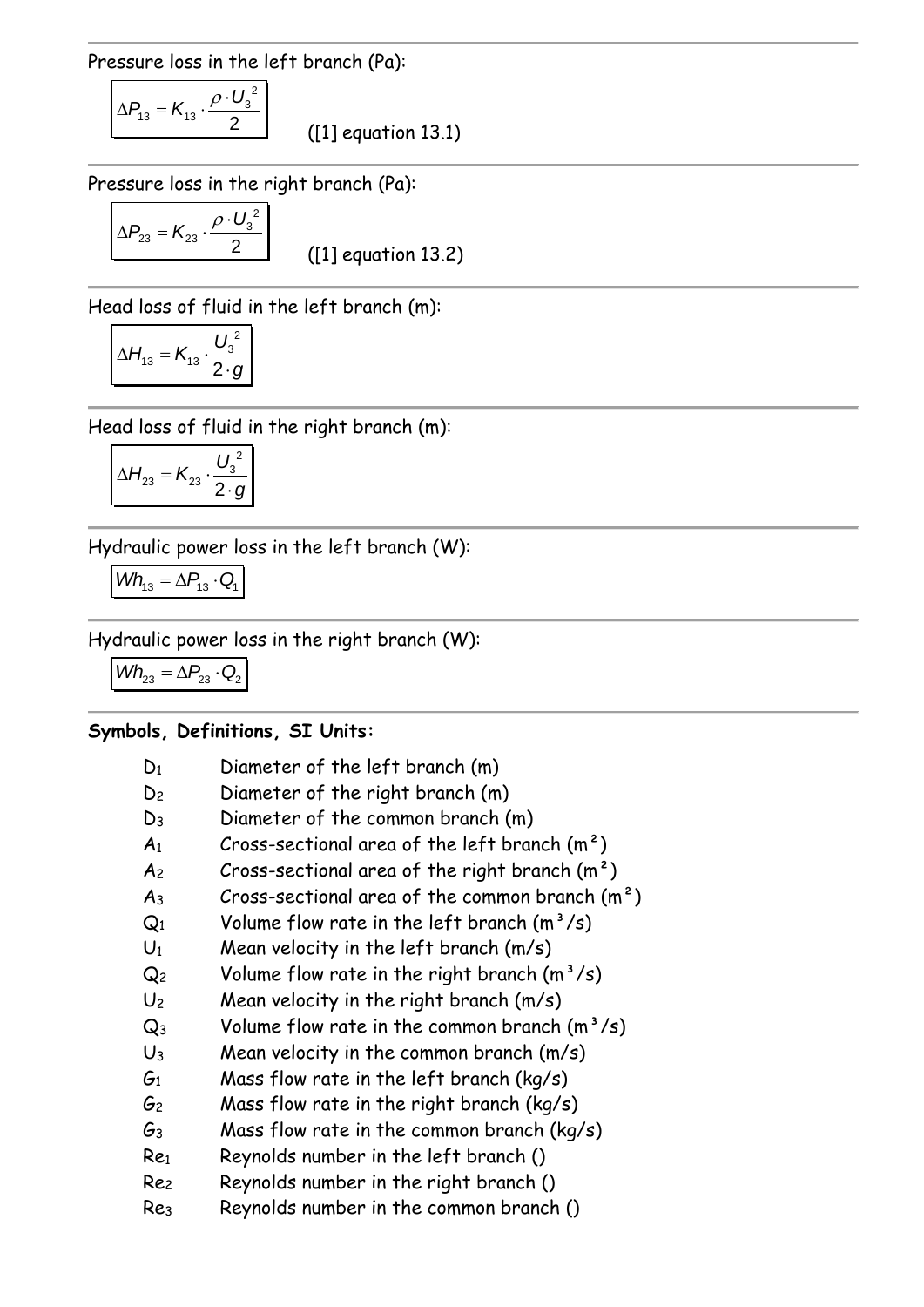| $K_{13}$        | Pressure loss coefficient of the left branch (based on mean velocity in<br>the common branch) ()  |
|-----------------|---------------------------------------------------------------------------------------------------|
| $K_{23}$        | Pressure loss coefficient of the right branch (based on mean velocity in<br>the common branch) () |
| $\Delta P_{13}$ | Pressure loss in the left branch (Pa)                                                             |
| $\Delta P_{23}$ | Pressure loss in the right branch (Pa)                                                            |
| $\Delta H_{13}$ | Head loss of fluid in the left branch (m)                                                         |
| $\Delta H_{23}$ | Head loss of fluid in the right branch (m)                                                        |
| $Wh_{13}$       | Hydraulic power loss in the left branch (W)                                                       |
| $Wh_{23}$       | Hydraulic power loss in the right branch (W)                                                      |
| $\rho$          | Fluid density $(kg/m^3)$                                                                          |
| $\mathbf{v}$    | Fluid kinematic viscosity $(m^2/s)$                                                               |
| g               | Gravitational acceleration $(m/s^2)$                                                              |

## **Validity range:**

- turbulent flow regime (Re<sub>3</sub>  $\geq 10^5$ )
- three legs of equal area

#### **Example of application:**



## **References:**

[1] Internal Flow System, Second Edition, D.S. Miller (1990)